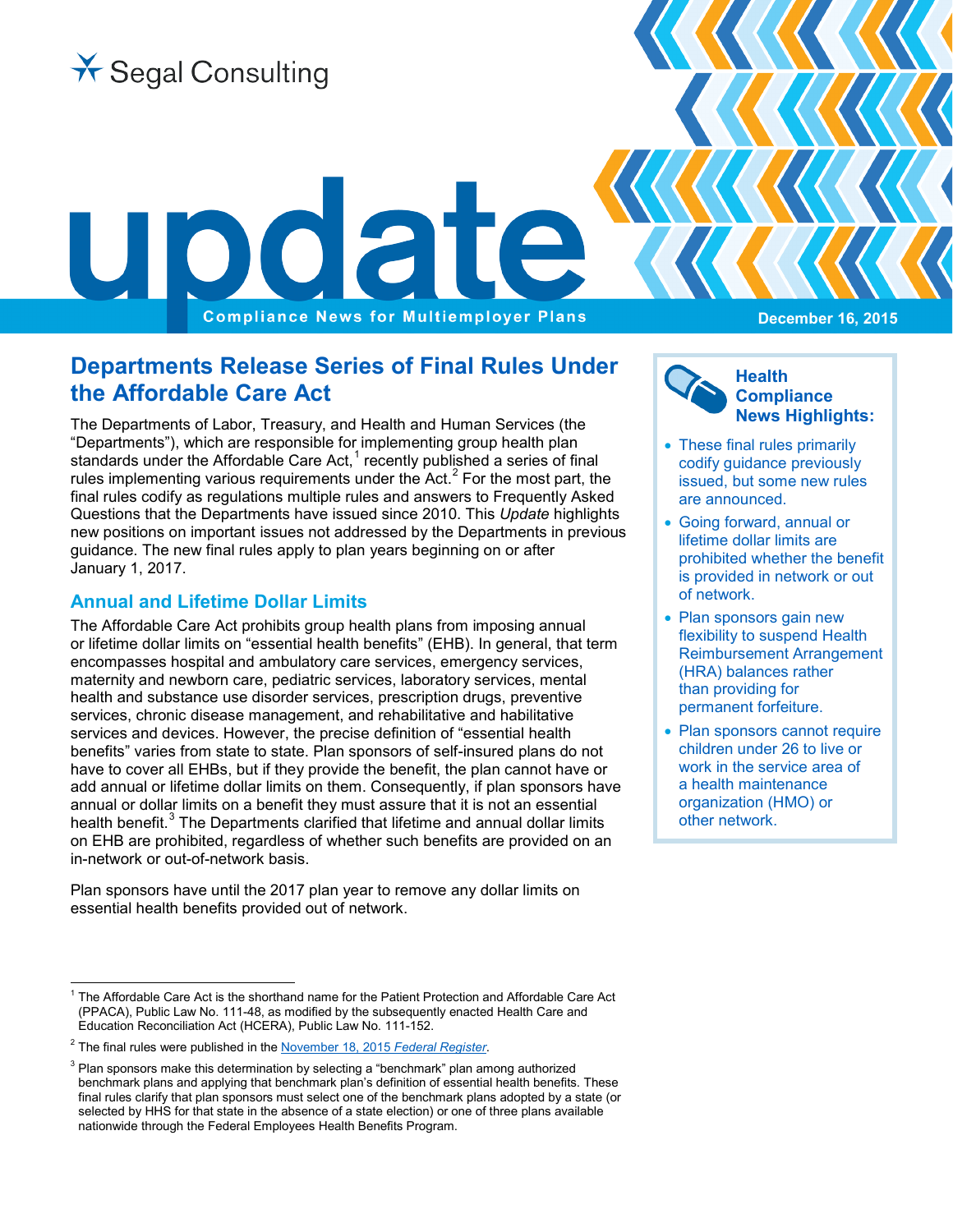#### **Account-Based Plans**

Account-based plans are group health plans that provide reimbursement of medical expenses, such as Health Reimbursement Arrangements (HRAs). The final rules codify guidance released starting in 2013 relating to account-based plans. In general, plan sponsors cannot offer an account-based plan such as an HRA on a stand-alone basis unless the plan is a retiree-only plan. $<sup>4</sup>$  $<sup>4</sup>$  $<sup>4</sup>$  This is because a stand-alone HRA imposes an</sup> annual dollar limit on essential health benefits and thus violates the prohibition of such limits discussed above. As a result, an HRA can be offered only to individuals who also enroll in group health coverage other than the HRA.

In addition, plan sponsors must offer participants (or former participants the ability to permanently opt out of and waive future reimbursements from the HRA at least once per year and upon termination of employment.

The new rules permit the waived HRA balance to be reinstated upon a fixed date, a participant's death, or the earlier of the two. The participant's or former participant's election to forfeit or waive the balance must be irrevocable until the reinstatement event. This means that the employee or former participant cannot have access to the balance prior to reinstatement and, upon reinstatement, cannot submit for reimbursement any claims incurred after the forfeiture and prior to the reinstatement. By using this option, participants or former participants could, for example, reinstate their HRA balance when they become eligible for Medicare (and thus no longer qualify for tax credits when they purchase Exchange/Marketplace coverage). The balance could also be used by eligible family members if the balance is reinstated upon death.

### **Children Under Age 26**

The Affordable Care Act requires that plan sponsors continue dependent coverage until a child turns 26. In general, this means that plan sponsors cannot apply eligibility requirements other than relationship to the participant and age. Plan sponsors also cannot vary the terms of the plan based on age of a child (except for a child age 26 or older).

The new final rule adds another item to the list of prohibited eligibility requirements: plans cannot restrict eligibility to a child who lives, works or resides in an HMO service area or other network service area, even if the restrictions otherwise apply to all participants and dependents under the plan. For example, if a child cannot be covered under a parent's plan if he or she moves out of an HMO service area to attend college, then the plan's rule would violate the Act.

#### **Grandfathered Status**

Existing rules set out a list of plan design changes that cause a plan to lose its grandfathered status (*e.g.*, raising coinsurance by any amount).<sup>[5](#page-1-1)</sup> The final rules continue to require that to retain grandfathered status, a group health plan or health insurer must include a statement that the plan or health insurer believes it is a grandfathered health plan in any summary of benefits provided under the plan.

Once a plan loses its grandfathered status, additional requirements (such as the requirement to provide certain preventive services without cost sharing) apply.The new final rule clarifies that multiemployer plans can add new contributing employers or new groups of employees of an existing contributing employer to the plan without losing grandfathered status.

<span id="page-1-0"></span> $4$  A retiree-only plan may offer a stand-alone HRA because a retiree-only plan is exempt from the prohibition on annual dollar limits and other group health plan standards.

<span id="page-1-1"></span><sup>5</sup> For background, see Segal Consulting's March 2013 *Health Care Reform Insight*, ["The Consequences of](http://archive.segalco.com/publications/HCRI/march2013nonG.pdf)  [Losing 'Grandfathered' Status.](http://archive.segalco.com/publications/HCRI/march2013nonG.pdf)"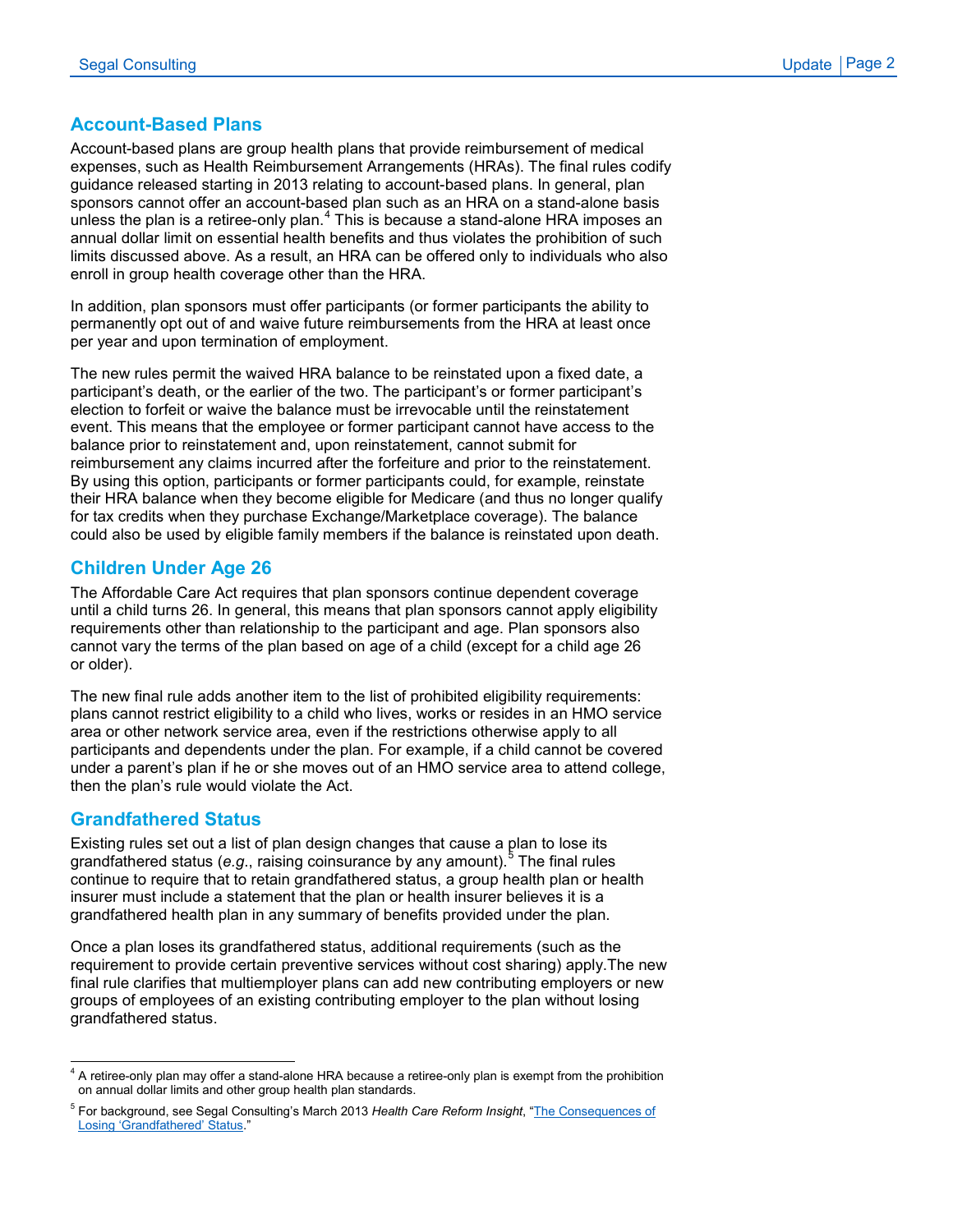### **Emergency Services**

The Affordable Care Act requires that non-grandfathered plans adhere to certain requirements if they cover emergency services in the emergency department of a hospital. One of those requirements is designed to protect patients from balance-billed charges when they obtain out-of-network emergency services. This requirement minimizes the amount of balance-billed charges by requiring that plans pay a reasonable amount to out-of-network providers of emergency services. Existing regulations require that plans pay *the greater of* the following:

- The amount negotiated with in-network providers (excluding in-network cost sharing), with special rules that govern when there is more than one amount that the plan has negotiated with its network providers;
- The amount the plan would pay under its usual payment formula for out-of-network providers (excluding in-network cost sharing); or
- The amount that would be paid under Medicare for the service (excluding any in-network cost sharing).

The new final rule states that these minimum payment standards do not apply in cases where state law prohibits a patient from being required to pay balance-billed charges or where the plan is contractually responsible for such charges. However, group health plans and health insurers are required to provide patients with adequate and prominent notice of their lack of financial responsibility with respect to such charges to prevent inadvertent payment by the patient.

## **Internal Claims and Appeals and External Review**

The Affordable Care Act requires that non-grandfathered plans comply with revised rules governing claims and appeals and provide for external review of certain adverse benefit determinations. In general, the new final rule adopts positions taken in previous guidance, with a few changes.

- *Internal Claims and Appeals* Plan sponsors continue to be required to provide claimants automatically with any new or additional evidence or rationale upon which the plan sponsor may rely. Under the new final rule, if the plan sponsor receives new or additional evidence so late in the process that claimants would not have a reasonable opportunity to respond, the period for providing a final determination is delayed until such time as the claimant has such an opportunity.
- *External Review* Under the new final rule, determinations involving medical judgment or a rescission of coverage continue to be subject to external review. In a change from earlier rules, the new final rule generally prohibits plan sponsors from charging claimants even a nominal filing fee for external review. The only exception is plans or insurers subject to state laws that permit filing fees. Such plans or insurers may continue to require a filing fee that does not exceed \$25, subject to rules that require a refund or waiver in certain situations.
- *Disability Claims and Appeals* On the same day as the final rules were published, the DOL separately proposed revisions to the rules governing disability claims and appeals to add additional protections for claimants.<sup>[6](#page-2-0)</sup> Comments on these proposed disability rules must be filed by January 19, 2016.

### **Pediatric Specialists**

The Affordable Care Act imposes certain requirements on non-grandfathered plans that require participants to select a primary care provider. One requirement is that parents be allowed to select a pediatrician as the primary care provider for a child.

<span id="page-2-0"></span><sup>6</sup> Those revisions were published in th[e November 18, 2015](https://www.gpo.gov/fdsys/pkg/FR-2015-11-18/pdf/2015-29295.pdf) *Federal Register*.